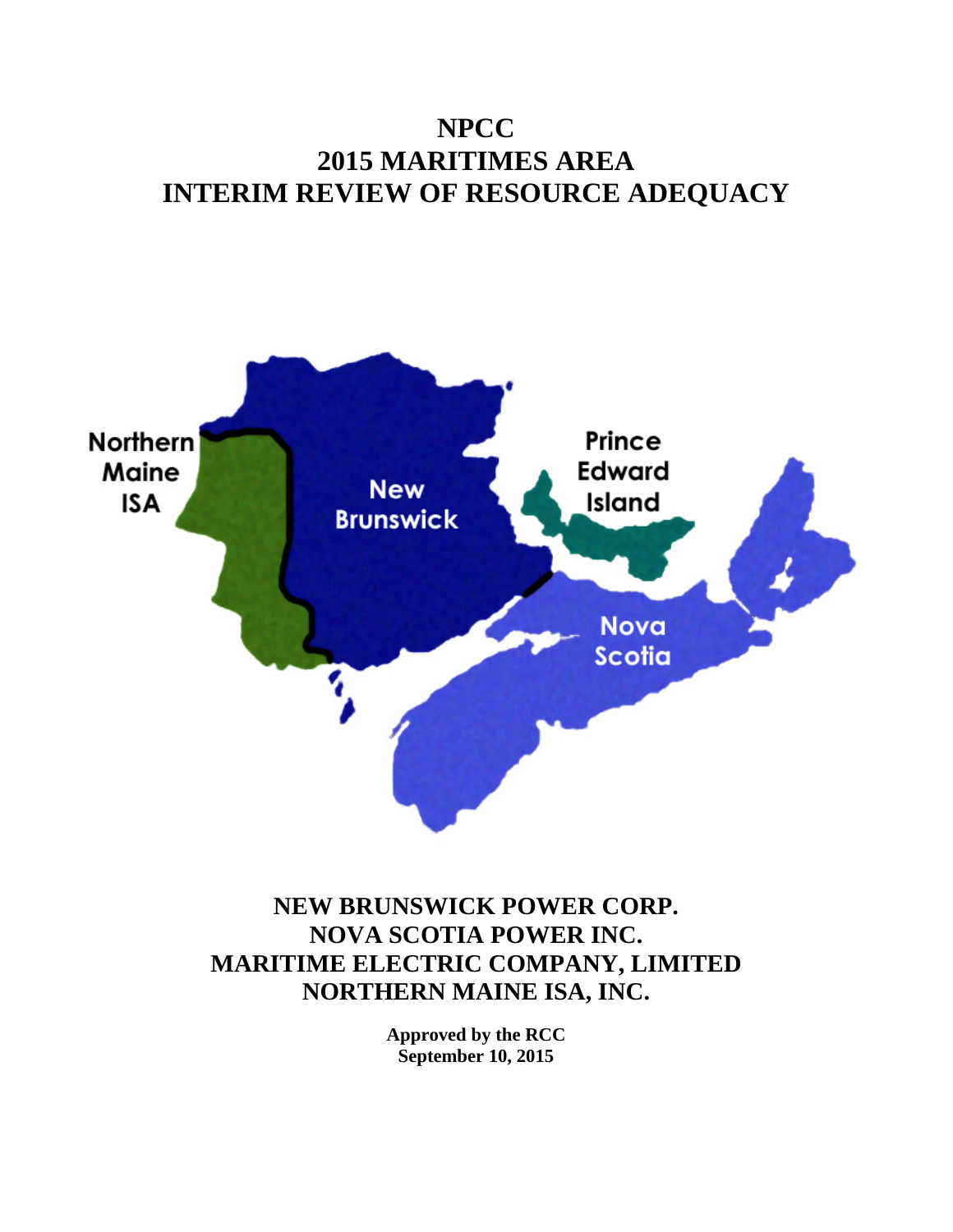This page intentionally left blank.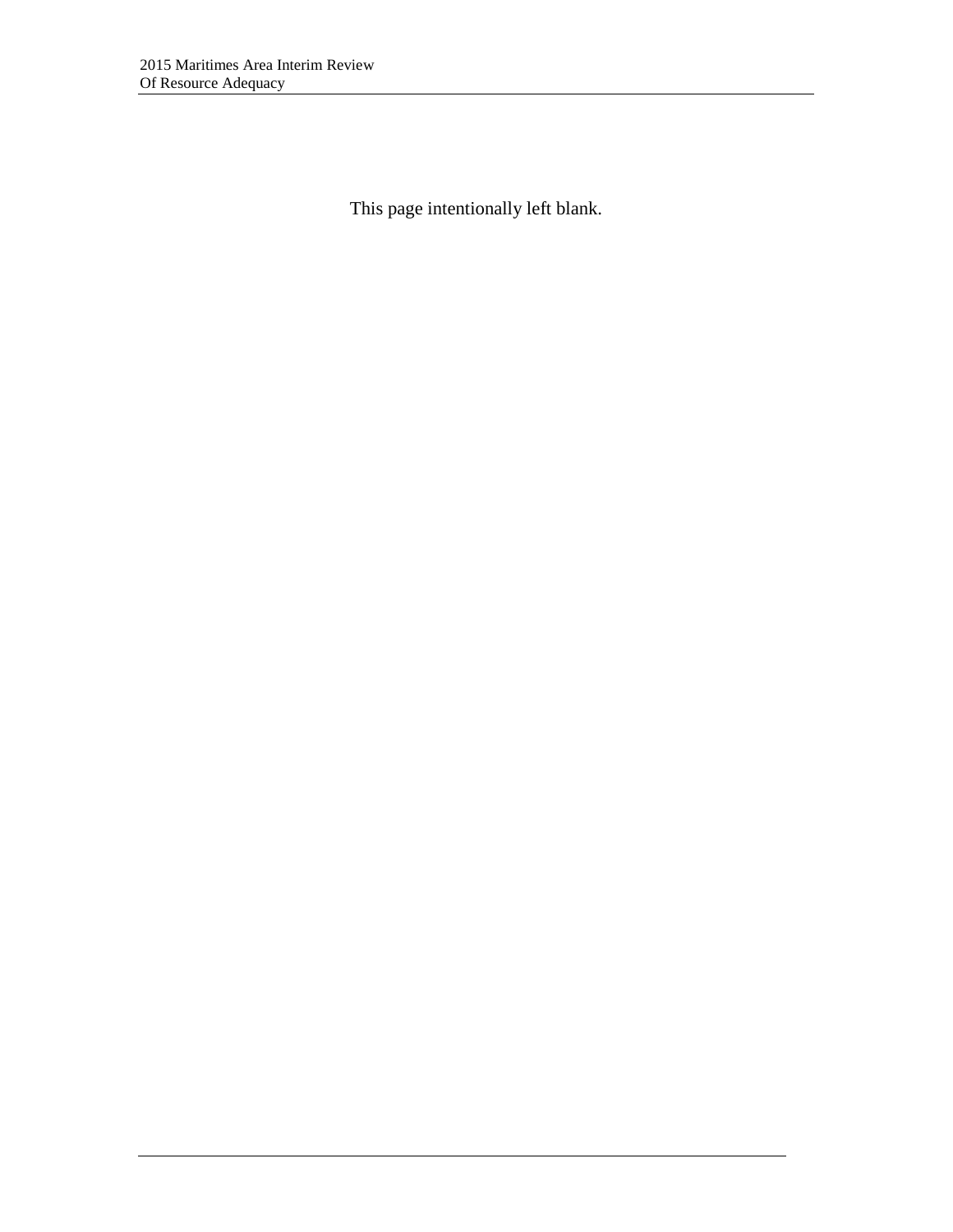## **1.0 EXECUTIVE SUMMARY**

The 2015 Maritimes Area Interim Review of Resource Adequacy (2015 Interim Review), covering the period of January 2016 through December 2018, has been prepared to satisfy the Reliability Assessment Program as established by the Northeast Power Coordinating Council (NPCC). This 2015 Interim Review follows the resource adequacy review guidelines as specified in the *NPCC Regional Reliability Directory #1 Appendix D (Adopted: December 1, 2009)*.

The Maritimes Area will comply with the NPCC resource adequacy criterion that requires a loss of load expectation (LOLE) value of not more than 0.1 days/year for all years of this 2015 Interim Review. A summary of LOLE values for each year of the 2015 Interim Review and the 2013 Maritimes Area Comprehensive Review of Resource Adequacy (2013 Comprehensive Review) is shown in Table 1 below.

| Year | 2015 Interim Review | 2013 Comprehensive Review |  |  |
|------|---------------------|---------------------------|--|--|
|      | (days/year)         | (days/year)               |  |  |
| 2016 | 0.003               | <u>a oos</u>              |  |  |
| 2017 | 0.004               | 0.006                     |  |  |
| 2018 | ) በበን               | ን በበ5                     |  |  |

**Table 1 – Maritimes Area LOLE Values from 2015 to 2018**

Area load and capacity projections from 2016 to 2018 for this 2015 Interim Review are little changed from those projected for the 2013 Comprehensive Review and as a result, the LOLE values are practically the same. LOLE results for the 2015 Interim Review are all marginally lower than the 2013 Comprehensive Review.

There are no changes in this 2015 Interim Review with respect to fuel supplies, transfer capabilities, emergency operating procedures, or market rules.

## **2.0 INTRODUCTION**

This 2015 Interim Review is the second update of the 2013 Comprehensive Review approved by the Reliability Coordinating Committee (RCC) on December 3, 2013. The Maritimes Area is a winter peaking area with separate jurisdictions in New Brunswick, Nova Scotia, Prince Edward Island, and Northern Maine. New Brunswick Power Corporation is the Reliability Coordinator for the Maritimes Area, with its system operator functions performed by its Transmission and System Operator division under a regulator approved Standards of Conduct.

1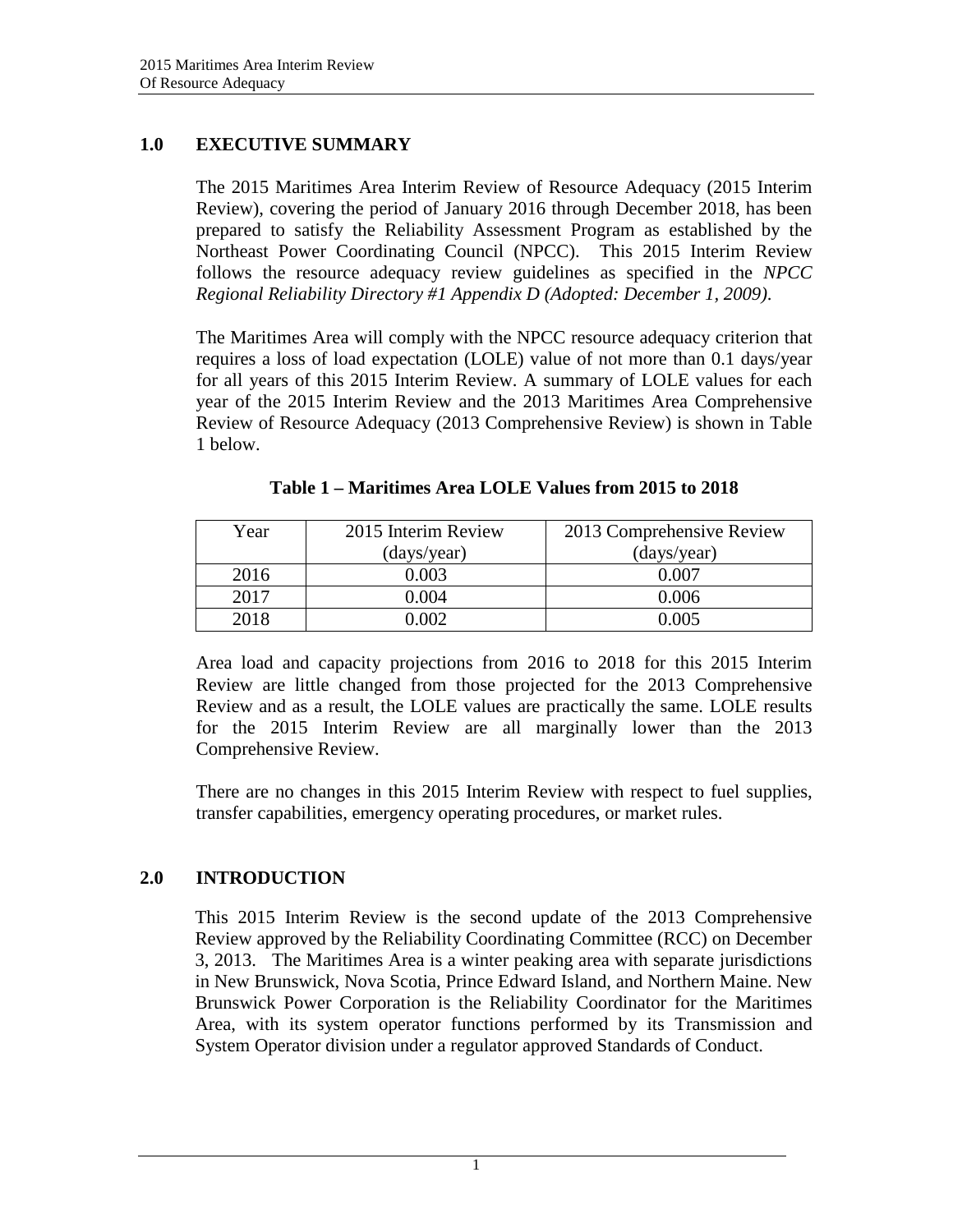## **3.0 ASSUMPTION CHANGES**

No changes were made in this 2015 Interim Review with respect to fuel supplies, transfer capabilities, emergency operating procedures, or market rules.

3.1 Demand Forecast

The Maritimes Area coincident peak demand is forecast to occur during the month of January each year. Table 2 shows a comparison of the annual peak loads used in this 2015 Interim Review versus the 2013 Comprehensive Review.

|                                          |                     | 2013 Comprehensive |            |
|------------------------------------------|---------------------|--------------------|------------|
|                                          | 2015 Interim Review | Review             | Difference |
| Year                                     | (MW)                | (MW)               | MW)        |
| 2016                                     | 5,237               | 5,267              | $-30$      |
| 2017                                     | 5,251               | 5,267              | $-16$      |
| 2018                                     | 5,265               | 5,253              | 12         |
| 2016 to 2018 Compound Annual Growth Rate |                     |                    |            |
| <b>Growth Rate</b>                       | 0.3%                | $-0.1%$            |            |

**Table 2 – Maritimes Area Peak Demand Forecast from 2016 to 2018**

Forecast peak demand in the Maritimes Area is effectively flat over the period of this 2015 Interim Review and practically unchanged from the 2013 Comprehensive Review.

3.2 Resources Forecast

Resource changes for this 2015 Interim Review versus the 2013 Comprehensive Review include the following:

- Reductions of between 50 MW and 77 MW of Nova Scotia's on peak wind capacity due to removal of Energy Resource Interconnection Service connected wind generation from the capacity calculation. This generation capacity is considered unavailable due to capacity limits on the transmission system.
- A correction from 11 MW to 2 MW was made to a Nova Scotia hydro unit's modeled capacity.
- Partial availabilities modeled for Nova Scotia combined cycle maintenance modes.
- Installation of a 10 MW of Nova Scotia biomass generator in 2017 is now included in the resource mix.
- An existing biomass unit, presently an Energy Resource Interconnection Service resource, is planned to be converted to Network Resource Interconnection Service in 2018. It is assumed the unit will be available for 45 MW of net firm capacity.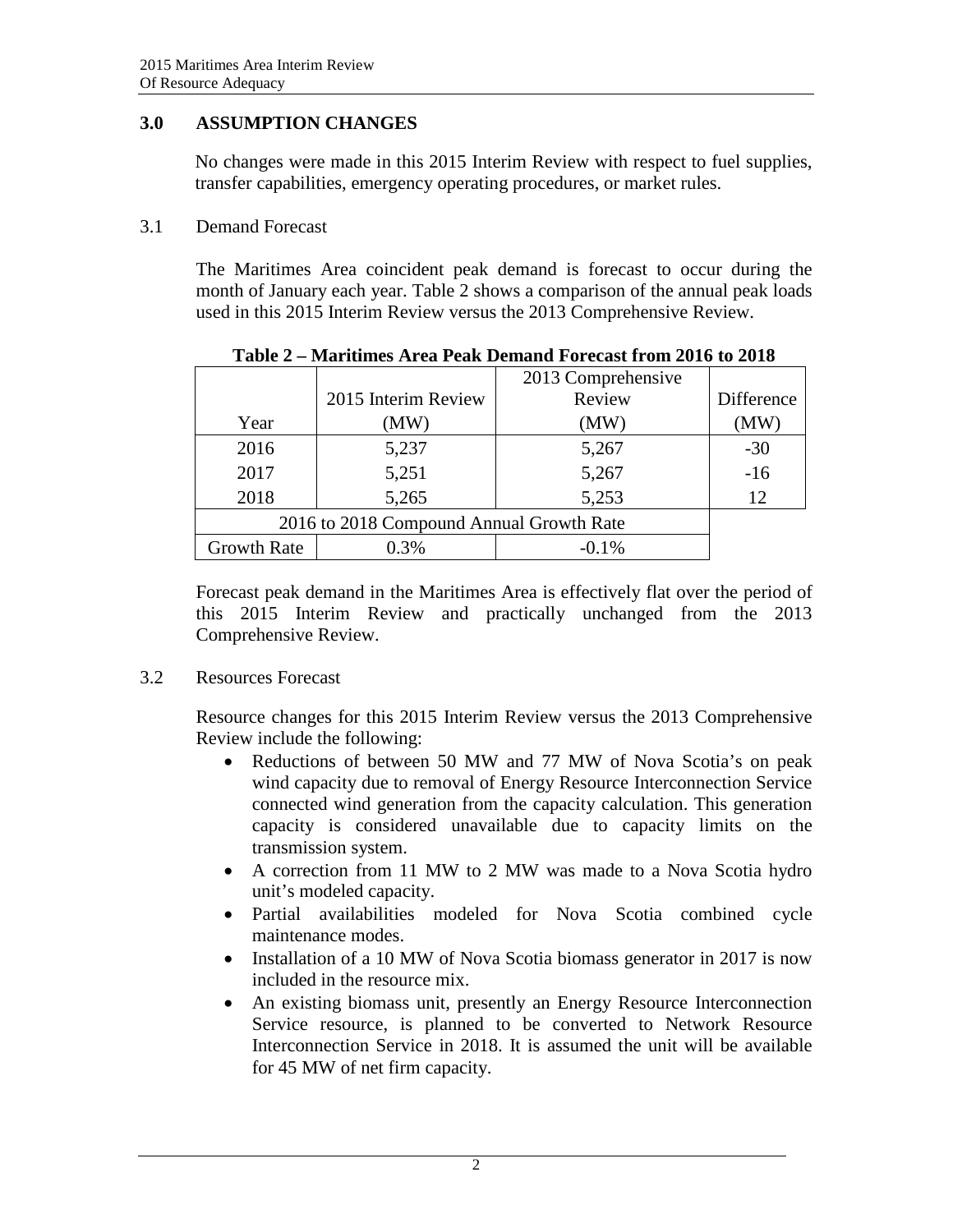• A 37 MW biomass plant in Northern Maine mothballed for the 2013 Comprehensive Review has now returned to service.

Table 3 shows the year by year January resources forecast for this 2015 Interim Review compared to the 2013 Comprehensive Review.

| Year | 2015 Interim Review     |      | 2013 Comprehensive Review |              |      | Difference |       |
|------|-------------------------|------|---------------------------|--------------|------|------------|-------|
|      | (MW, with on-peak wind) |      | (MW, with on-peak wind)   |              |      | (MW)       |       |
|      | Conventional            | Wind | Total                     | Conventional | Wind | Total      | Total |
| 2016 | 6,892                   | 482  | 7.374                     | 6,858        | 532  | 7,390      | $-16$ |
| 2017 | 6,902                   | 482  | 7,384                     | 6,858        | 545  | 7,403      | $-19$ |
| 2018 | 6,947                   | 482  | 7,429                     | 6,858        | 559  | 7,417      | 12    |

#### **Table 3 – Maritimes Area Resources Forecast for 2016 to 2018**

Conventional capacity in Table 3 is from the peak load month of January of each year and includes installed generation, contracted inter-area purchases (if any), and tie benefits of 300 MW (see Section 3.5 below). Wind capacity used in Table 3 is the total amount of wind generation modeled during the hour of the Maritimes Area coincident peak load. Forecast hourly wind generation capacity is netted against hourly loads for LOLE analysis.

#### 3.3 Comparison of Forecast and Required Reserve

The Maritimes Area uses a 20% reserve criterion for planning purposes. This criterion is not mandated but has historically resulted in levels of reserve that are closely correlated to the reserve levels necessary to meet the NPCC resource adequacy criterion. A close correlation between this 20% reserve criterion and NPCC's LOLE criterion of not more than 0.1 days per year of load losses due to resource deficiencies was established in the 2013 Comprehensive Review. Table 4 shows annual values for the forecast, minimum and required reserves at 20%. In each year of this 2015 Interim Review, the forecast reserve exceeds the 20% required reserve criterion.

| Table 4 – Forecast, Minimum and Required Reserve - January 2016 to 2018 |  |  |  |
|-------------------------------------------------------------------------|--|--|--|
|                                                                         |  |  |  |

| Year | Forecast               | Peak                   | Inter. | Forecast |      | Minimum |      | Required |    |
|------|------------------------|------------------------|--------|----------|------|---------|------|----------|----|
|      | Capacity               | Load                   | Load   | Reserve  |      | Reserve |      | Reserve  |    |
|      | $\mathbf{M}\mathbf{W}$ | $\mathbf{M}\mathbf{W}$ | MW     | MW       | $\%$ | MW      | $\%$ | MW       | %  |
| 2016 | 7.374                  | 5.237                  | 252    | 2.389    | 48   | 1.455   | 41   | 997      | 20 |
| 2017 | 7.384                  | 5,251                  | 252    | 2,385    | 48   | 2.279   | 47   | 1.000    | 20 |
| 2018 | 7.429                  | 5,265                  | 252    | 2.416    | 48   | 2.274   | 48   | 1.003    | 20 |

Forecast Reserve  $(\%)$  = [Forecast Capacity – (Peak Load – Inter. Load)]\*100% (Peak Load – Inter. Load)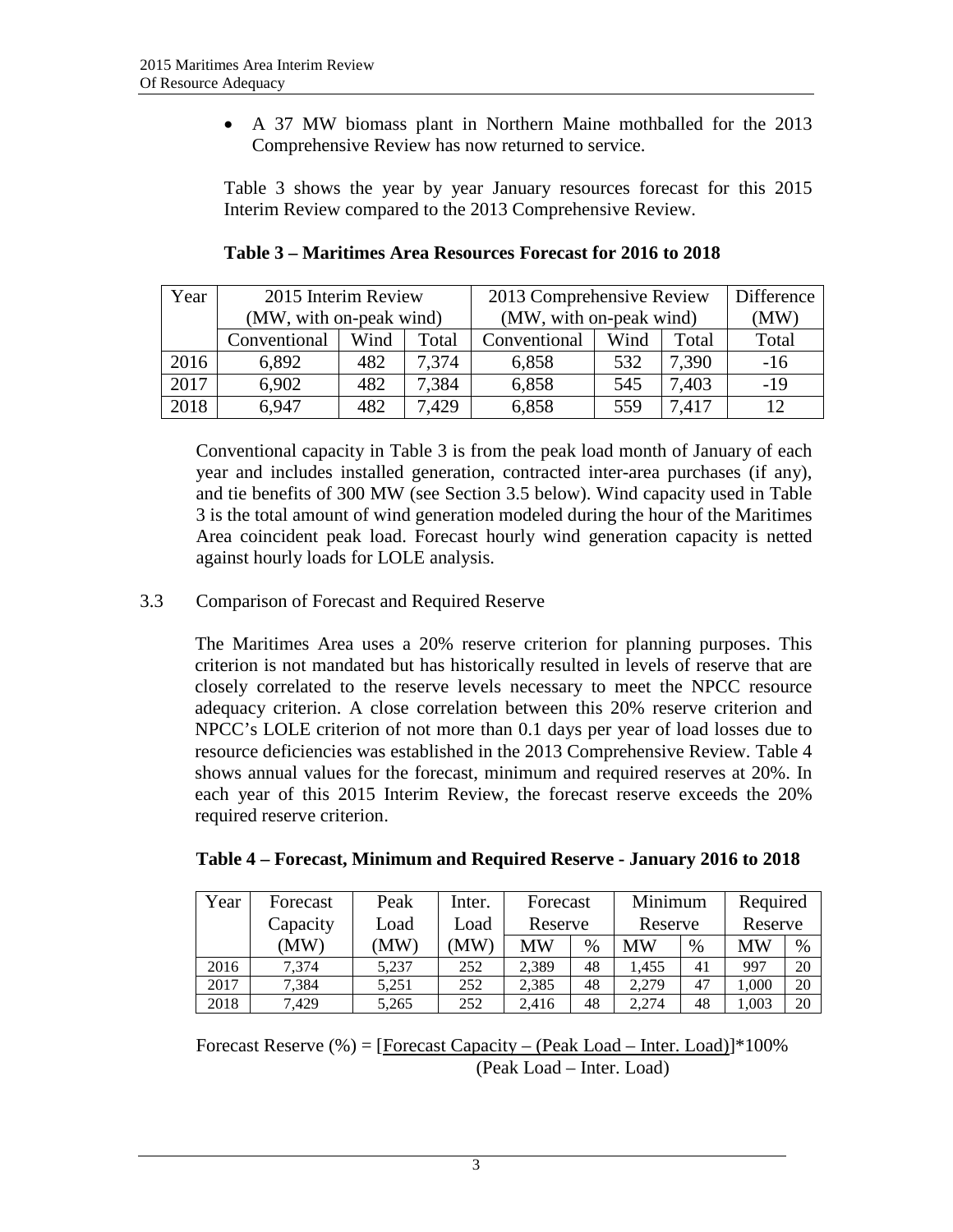Min. Reserve (%) = [Min. of Hourly (Capacity –  $(Load - Inter. Load))$ <sup>\*</sup>100% (Peak Load – Inter. Load)

Forecast wind generation outputs during the Maritimes Area peak load hour are used for the forecast capacity totals in Table 4. Hour by hour reserve values are used for the minimum reserve calculations.

3.4 Interconnection Tie Benefits

In this 2015 Interim Review, 300 MW of interconnection tie benefits from New England are assumed. These tie benefits are based on a 2011 decision by the New Brunswick Market Advisory Committee to recognize the lowest historical Firm Transmission Capacity posted from summer peaking New England to winter peaking New Brunswick since the commissioning of the second 345 kV tie between these systems in December 2007. This is unchanged from the 2013 Comprehensive Review. In the CP-8 report *Review of Interconnection Assistance Reliability Benefits (June 1, 2011)* the range of estimated annual tie benefit potential for the Maritimes Area for 2015 was 1,252 – 1,536 MW. Based on this CP-8 report, the 300 MW of tie benefits assumed is conservative.

3.5 Interface Limits

For the purposes of this 2015 Interim Review, interconnection support from neighbouring NPCC Areas was limited to 300 MW of tie benefits for all years. In addition, beginning in late 2017, 153 MW of firm contracted capacity is expected to be available from a new 500 MW Maritimes Area HVDC link with Newfoundland and Labrador. Non-firm capacity from Newfoundland and Labrador was not modeled.

## **4.0 FUEL SUPPLIES**

The 2013 Comprehensive Review showed that the Maritimes Area has a diversified mix of resources such that there is not a high degree of reliance upon any one type or source of fuel. This diversified resource mix is unchanged for this 2015 Interim Review.

Generation fueled only by natural gas accounts for just 7% of Maritimes Area capacity resources with supply options that include local shale gas fields, eastern off-shore production, western pipelines, and a liquefied natural gas receiving and re-gasification terminal. These supply options help to significantly reduce the exposure of the Maritimes Area to natural gas fuel disruptions.